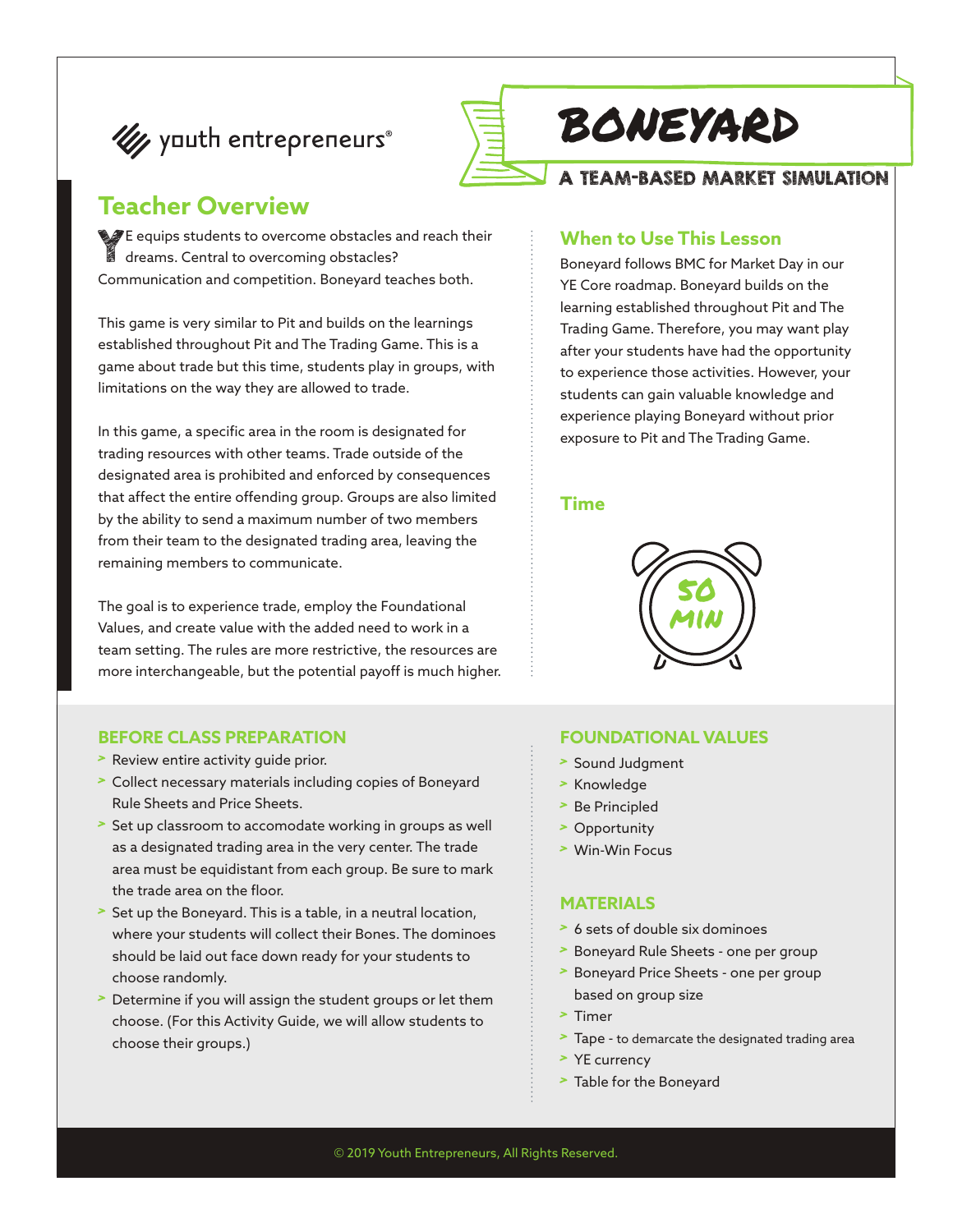#### **LEARNING OBJECTIVES**

> Principled Entrepreneurship LO 2a, 2b, 2d, 2e, 4b, 4d, 4e, 4l, 4m, 4n, 4o

#### **KEY TERMS**

- > Comparative Advantage
- > Value Creation
- > Voluntary Exchange

### **ACTIVITY INTRODUCTION**

- > Place students in teams of 4 or 5, no more, no less.
- > Please listen to these instructions completely before you do anything.
- > When I say go, please pick up 2 "bones" from the bone table. These are yours. In a moment, you will be joining a team. The goal of each team will be to put together sets of bones to sell for YE Dollars.
- > Any questions?.....
- > I will give you one minute to get your bones and return to the table with your team. Once your team is seated, please signal that you are ready by being silent with your right hands elevated and I will come around and give you your price sheets.
- > Okay go!

### **ACTIVITY DIRECTIONS** | YOUR GOAL DURING BONEYARD -

- > As a team, put together a set of bones. Sets of bones are made up of 7 dominos. On the price sheet at your table, you can see that there are 7 possible sets and each set has a different price. Where it says all the "blanks" for example, that means the double blank, the 1 blank, 2 blank, 3 blank, 4 blank, 5 blank, and the 6 blank. This is a complete set of blank bones. Notice the price is different depending on the number of people in your team. This is so that you can more easily divide your earnings among your team members.
- > Individual blind bones are \$3 each. Blind sets (7 random bones) are \$20.
- > Does everyone understand what a set of bones is?...... This is very important so please, don't be shy.

#### **HERE'S HOW WE PLAY |** ROUND 1

- > For round 1, you will have 3 minutes of strategy at your table. This means no talking to other teams.
- > Spend this time looking at what you have and deciding, as a team, what your strategy is.
- > Once the 3 minutes of strategy are over, you will have 5 minutes of trading time. During trading time, only 2 members from each team may leave the team's table, no more, no less. Everyone else on the team must remain seated at their table. That doesn't mean they have to be silent, they just have to stay seated. Trading may only take place in the designated trading area. Also, during trading time, one of the 2 trading delegates may come to the boneyard to purchase blind bones either individually or in sets. Again, individual blind bones are \$3 and sets of 7 blind bones are \$20.
- > At the end of the 5 minutes of trading time, please be seated at your team's table and signal that you are ready for more by sitting quietly. This is when I will come around to buy any completed sets from teams that are ready. If your team sells their set, or "cashes out" you will be payed YE dollars on the spot and given an opportunity to purchase more blind bones from the cashier.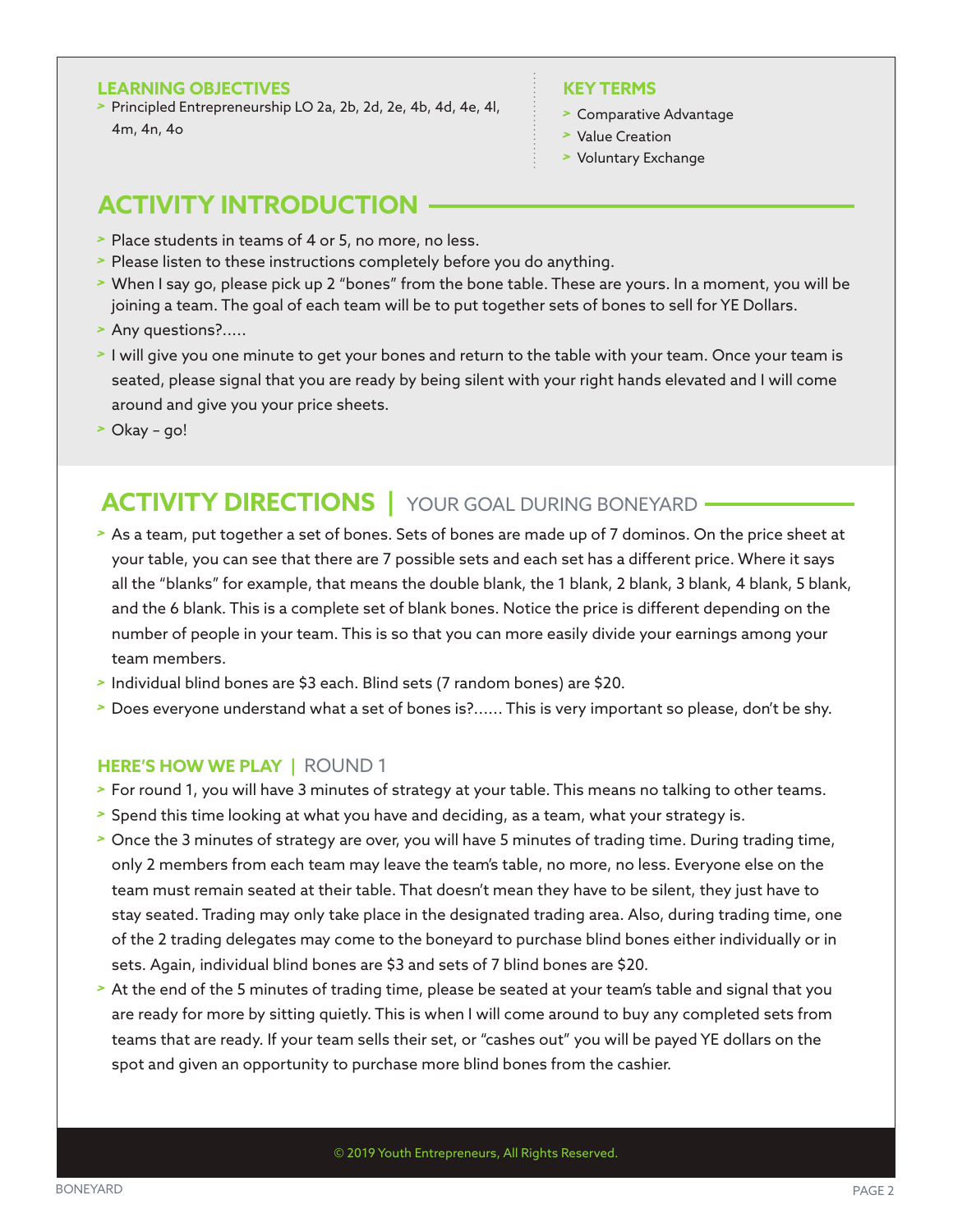#### **HERE'S HOW WE PLAY |** ROUND 2

- > For this round you will have 3 minutes to strategize at your table. Remember, NO talking or signaling of any kind to any of the other tables during strategy.
- > After 3 minutes of strategy you will have 5 minutes of trading time. Pro Tip: Have two different team members leave the team table. Trading only takes place in the designated trading area. Trading time may also be used to purchase from the Boneyard, but can only be done by the trading delegates.
- > At the end of the 5 minutes of trading time, please be seated at your team's table and signal that you are ready for more by sitting quietly. At this time, I will buy any completed sets from teams that are ready. If your team sells their set, or "cashes out," you will be paid YE dollars on the spot and given an opportunity to purchase more blind bones from the cashier.

#### **HERE'S HOW WE PLAY |** ROUND 3: FINAL ROUND

- > For this round you will have 2 minutes to strategize at your table. Remember, NO talking or signaling of any kind to any of the other tables during strategy.
- > After 2 minutes of strategy you will have 5 minutes of trading time. Same rules: only 2 team members can leave the team table. Trading only takes place in the designated trading area. This time may also be used to purchase from the Boneyard, but can only be done by the trading delegates.
- > At the end of the 5 minutes of trading time, please be seated at your team's table and signal that you are ready for more by sitting quietly. At this time I will buy any completed sets from teams that are ready. If your team sells their set, or "cashes out," you will be paid YE dollars on the spot and given an opportunity to purchase more blind bones.

## **ACTIVITY DEBRIEF**

- > What you discuss during your debrief will be based on what happens while you are playing Boneyard. Make sure you pay attention to what your students are doing while they are playing. Watch their behaviors, listen to their negotiations, observe their non-verbal actions, listen to their planning and strategizing, etc.
- > What did you see happening during the planning and trading rounds?
- > What kinds of negotiations were happening? How did these negotiations create value?
- > How did you decide what to keep and what to trade? Comparative advantage, opportunity to build wealth, opportunity cost, sunk cost?
- > How did your trading demonstrate voluntary exchange? What impact do you think it would have had if trading wasn't voluntary?
- > What effect did scarcity have on the marketplace? Scarcity of time? Scarcity of funds? Scarcity of attention?
- > What effect did trade restrictions have on your ability to build wealth?
- > What Foundational Values did you see demonstrated during this activity? How did this affect you during the activity?
- > > What Foundational Values were lacking? How did this affect you during this activity? How did it make you feel?

© 2019 Youth Entrepreneurs, All Rights Reserved.